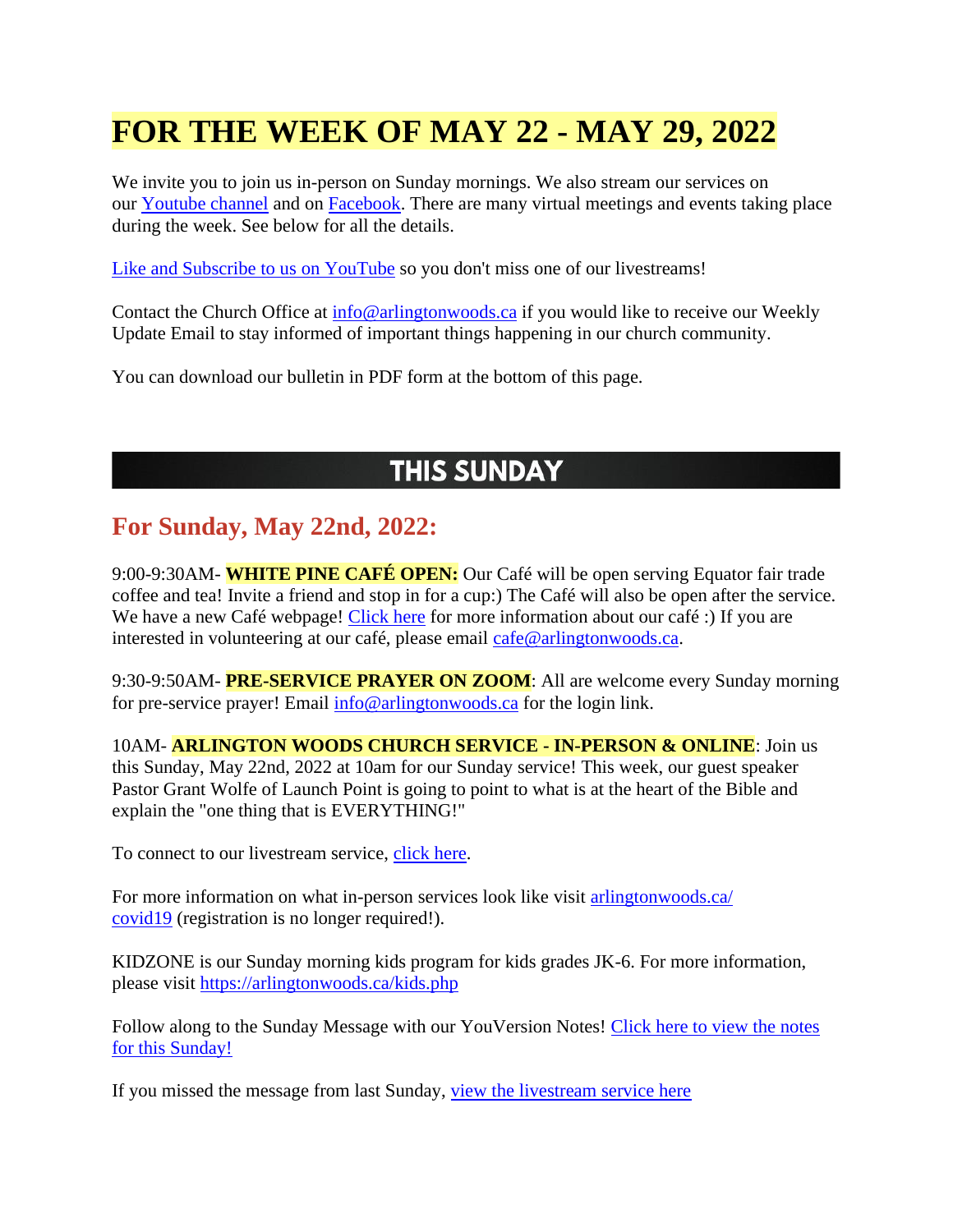## **MONDAY**

#### **CHURCH OFFICE CLOSED MAY 23rd!**

7:00-9:00PM- **POTTER'S SMALL GROUP ON ZOOM**, meets every Monday, open to all, currently studying "Daniel - Spiritual living in a secular world", a Lifeguide bible study by Douglas Connelly. New members welcome!

7:00-8:00PM- **VIRTUAL PRAYER MEETING ON ZOOM**, special focus on Canada and our leaders, email  $\frac{info@arlingtonwoods.ca}$  for the login link.

#### **TUESDAY**

9:30-11:00AM- **VAN DYK SMALL GROUP ON ZOOM**, is studying Paul's first letter to Timothy. New members are welcome!

7:00-8:30PM- **VIRTUAL PRAYER MEETING ON ZOOM**, special focus on Young Adults, email [info@arlingtonwoods.ca](mailto:info@arlingtonwoods.ca) for the login link.

### **WEDNESDAY**

9:30-11:00AM- **WOMEN'S SMALL GROUP ON ZOOM**, studying "The Sermon on the Mount" by John Stott. All ladies welcome!

## **THURSDAY**

7:00-9:00PM- **MCCLUNG SMALL GROUP ON ZOOM**, currently studying the book of Romans.

7:00-8:00PM- **VIRTUAL PRAYER MEETING ON ZOOM**, special focus on Pastors and church leaders, email [info@arlingtonwoods.ca](mailto:info@arlingtonwoods.ca) for the login link.

# **FRIDAY**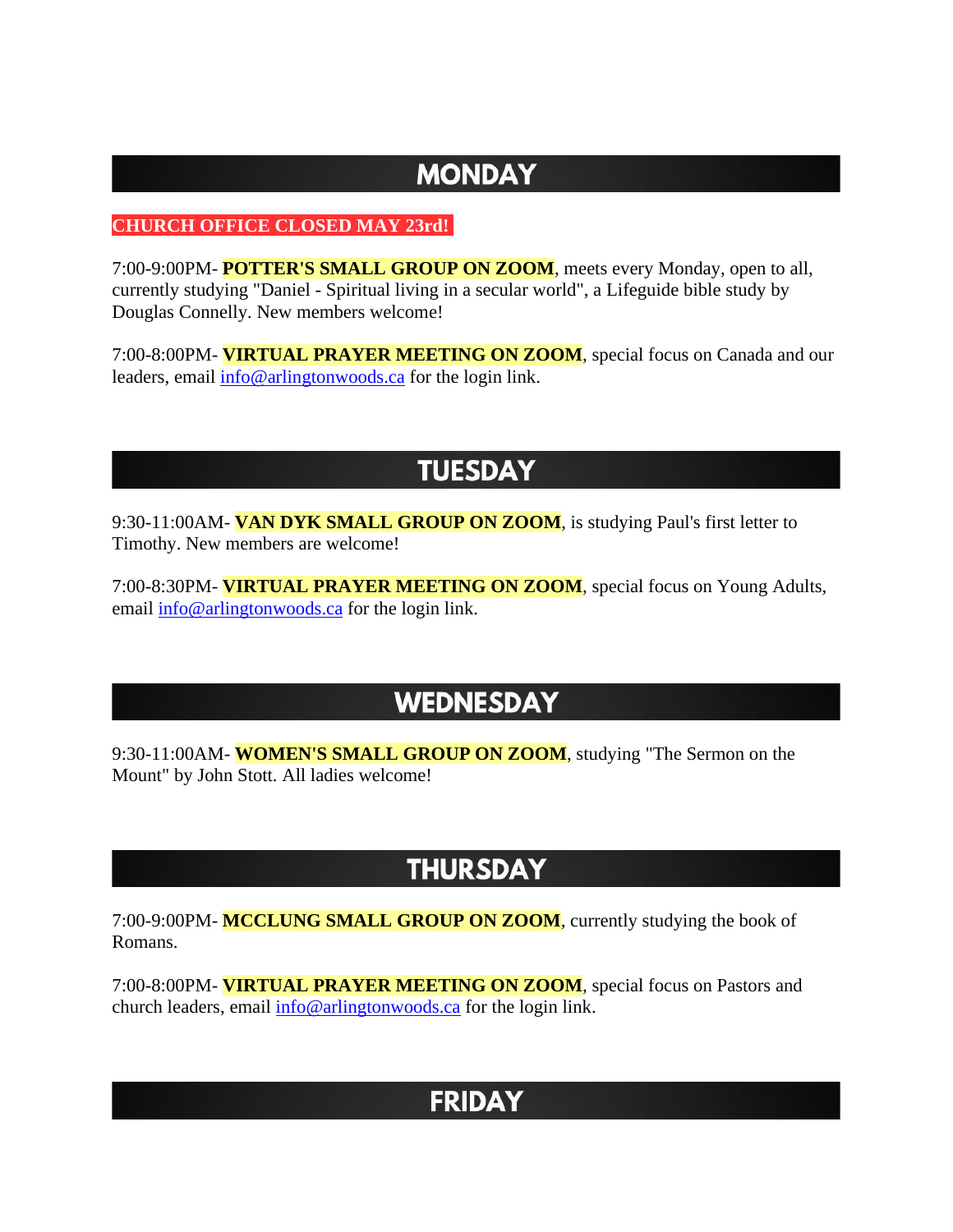6:30-7:00PM- **CATALYST YOUTH** drop-in time and worship band practice in the Creekside Room.

7:00-9:00PM- **CATALYST YOUTH** (for teens grades 6-12) is meeting in the Creekside Room! Each week features fun group games, worship, a Bible-based talk, discussion, and a chance to connect with each other. Parents can pick-up their kids from the Creekside parking lot door. For more info visit [www.arlingtonwoods.ca/teens.](https://arlingtonwoods.ca/teens.php)

#### **SATURDAY**

7:00-9:00 PM- **COFFEE HOUSE DROP-IN**: Enjoy coffee, music & art in the White Pine Café. Featuring local musicians and artists. For ages 16+. Free admission.

## **NEXT SUNDAY**

#### **For Sunday, May 29th, 2022:**

9:30-9:50AM- **PRE-SERVICE PRAYER ON ZOOM**: All are welcome every Sunday morning for pre-service prayer! Email [info@arlingtonwoods.ca](mailto:info@arlingtonwoods.ca) for the login link.

10AM- **ARLINGTON WOODS CHURCH SERVICE - IN-PERSON & ONLINE**: Join us this Sunday at 10am for our Service! For more information on in-person services, [click here.](https://arlingtonwoods.ca/covid19.php) If you're connecting online, subscribe to our [Youtube Channel!](http://www.youtube.com/ArlingtonWoodsChurch)

For more information on what in-person services look like visit arlingtonwoods.ca/covid19. Connect or subscribe to our YouTube channel at www.youtube.com/ [arlingtonwoodschurch](https://www.youtube.com/arlingtonwoodschurch?fbclid=IwAR1K03d9v3OMa1Bqo2xqkwUEbYKvPn60o0X0P74EyVl8ju-MWi7a3_oXTqY) for the online service.

# **COMING EVENTS**

**1. Nursery Relaunch** – Starting May 8th our staffed Nursery will be available twice a month! Parents should sign their preschoolers in at the Welcome Centre in the Lobby when they arrive. We will be notifying parents by text if we need assistance with their child during the service. The Nursery will open at around 10:15am when the kids head downstairs for their age-specific programs. For more details visit [www.arlingtonwoods.ca/kids.](http://www.arlingtonwoods.ca/kids)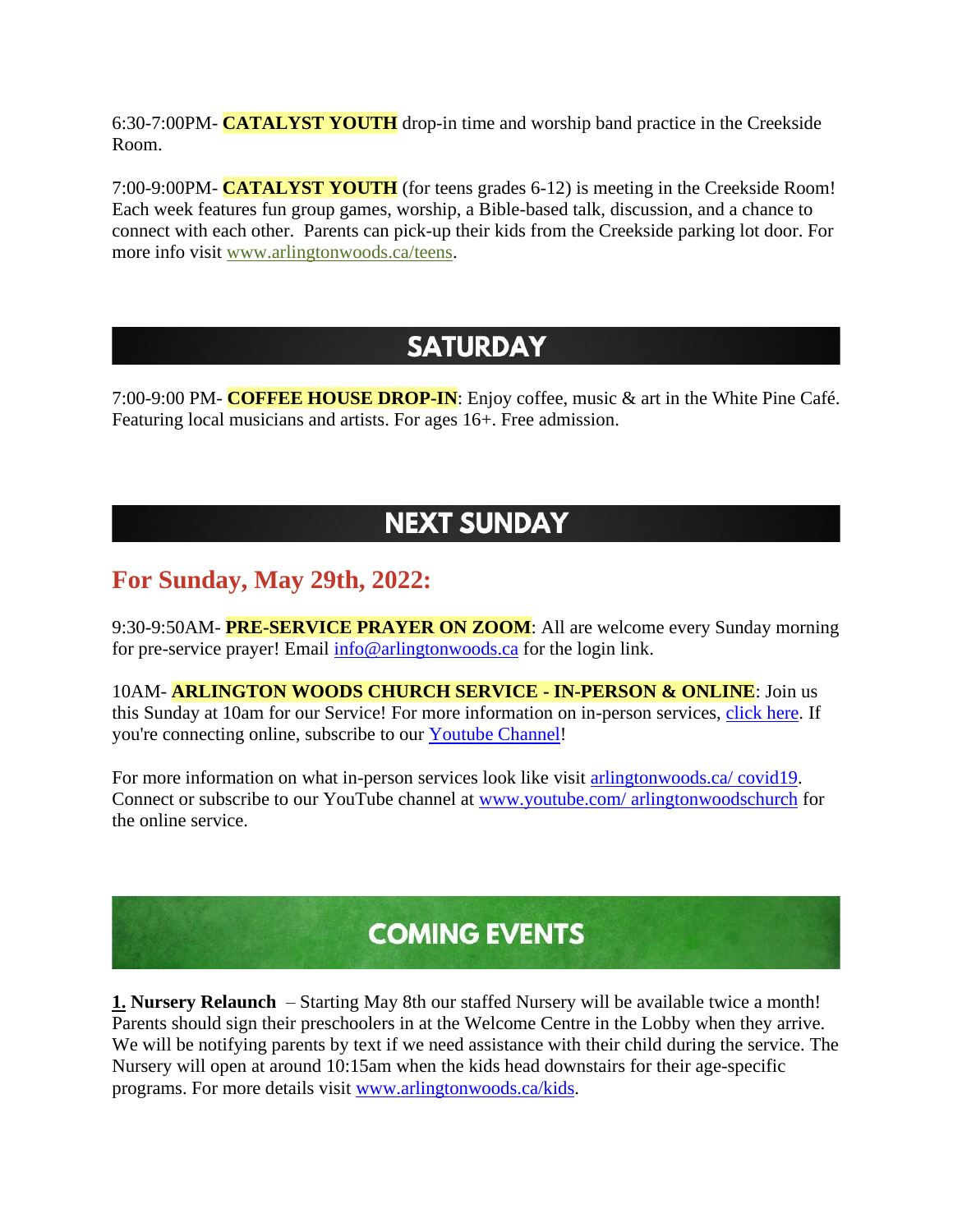**3. Discovery Luncheon** – June 5<sup>th</sup> Newcomers are invited to stay after church for a lunch to get to know Arlington Woods Church better. Please [Click here to RSVP](http://www.arlingtonwoods.ca/lunch) by Sunday May 29th if you are able to join us.

**4. Springarama** – Registration is open for the WMI's Springarama 'Bridge the Gap' Event! June 4th at Wesley Acres Conference Centre with guest speaker- Heather Moran. Please contact Yolande at [womensministry@arlingtonwoods.ca](mailto:womensministry@arlingtonwoods.ca) for more information. The registration form is available at the Welcome Centre or by [clicking here.](https://wmi-fmcic.us4.list-manage.com/track/click?u=036d3650c8de6feee0f5b8dab&id=2a9d911d60&e=fd23aa529d)

# **CHURCH NEWS & INFORMATION**

**1. Summer Jobs -** Two positions available: Family Ministries Assistant and Creative Arts in Worship Assistant! Now accepting applications, [click here](https://arlingtonwoods.ca/employment.php) for more information.

2. **Kesselring Scholarship** - If you are interested, please fill out [the application.](https://arlingtonwoods.ca/photos/custom/PDF/Patrick%20Kesselring%20Scholarship.pdf) Applicants must have attended Arlington Woods Church for *two years* and be *entering or already enrolled* in a post-secondary institution. Please submit completed applications to **[Pastor Lynda](mailto:lynda@arlingtonwoods.ca)** by **May 29th**!

**3. Membership** - If you are interested in becoming a member at Arlington Woods Church, please email the Church Office, [info@arlingtonwoods.ca.](mailto:info@arlingtonwoods.ca)

**4. Donations Update -** Donations received by cash or cheque will be processed by the tellers in the middle and at the end of the month. We continue to process Pre-Authorized Auto Debit, Online and Credit Card donations weekly, based on the timing of the donation. Visit the church website<https://arlingtonwoods.ca/donate> for donate options. Thank you for your continued financial support. If you have any questions, please contact the Head Teller at [giving@arlingtonwoods.ca.](mailto:giving@arlingtonwoods.ca)

**5. Small Groups -** Would you like to join a small group at Arlington Woods? Do you have questions about what groups are offered? Please contact [groups@arlingtonwoods.ca!](mailto:groups@arlingtonwoods.ca)

**6. FAMSAC Donations -** We so appreciate all that FAMSAC does for our community! They are in need of certain items, especially due not being able to collect items during COVID. Therefore, we are bringing back our FAMSAC Bin! It is located in the Coat Room (in the Foyer). We are thankful for your contributions!

Items needed: School snacks (fruit cups//juice boxes/no nut granola bars), Canned tomatoes, Cookies, Can Fruit, Condiments (eg. Ketchup/mustard/mayo), Canned Ham, Canned Chicken, Juice (family size)

**7. Alpha** – Watch for Alpha coming back this Fall!